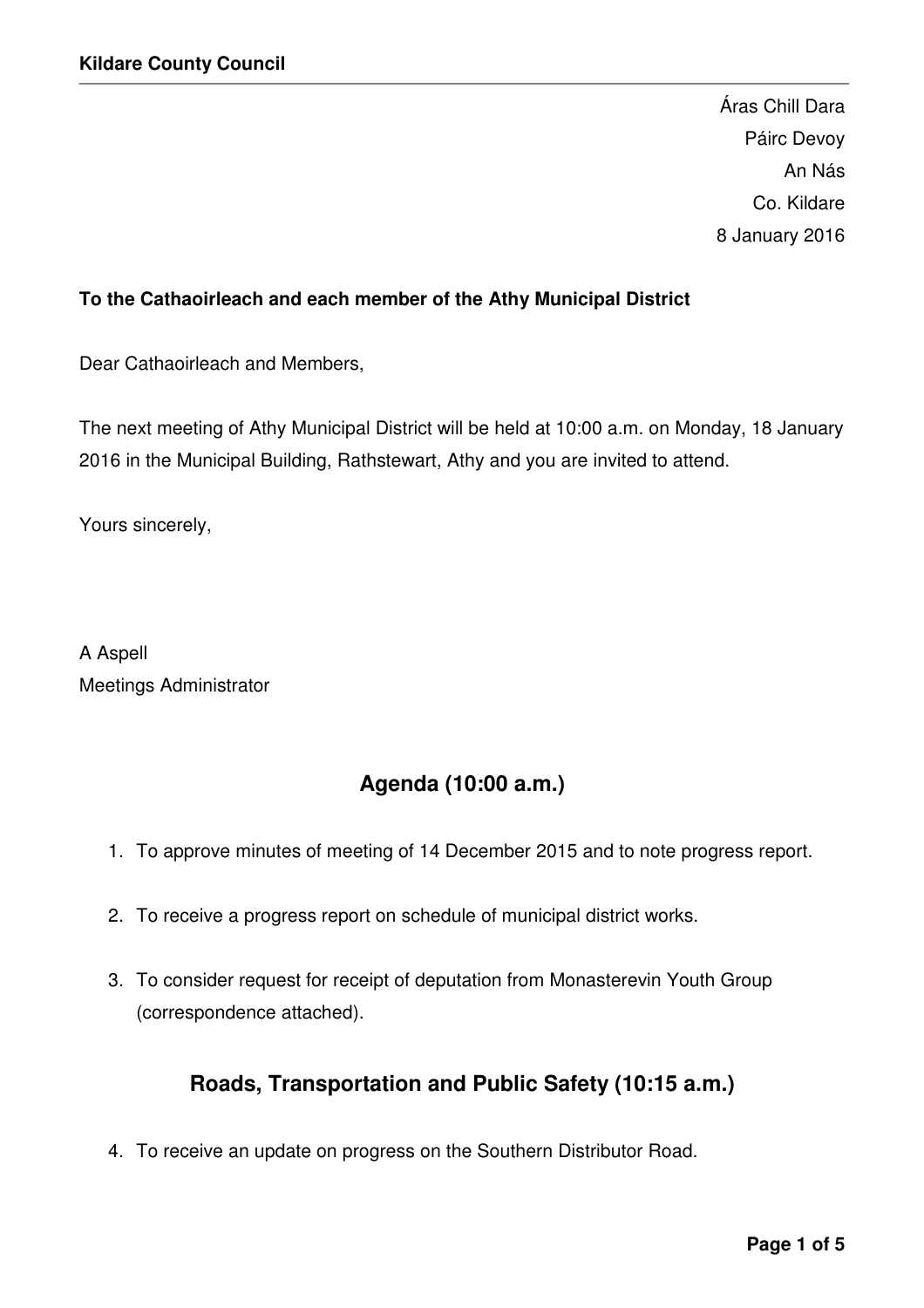## **Motions**

## 5. **Councillor Redmond**

That this Council immediately take steps to develop traffic calming measures between the GAA pitch and town of Castledermot as a matter of utter safety.

# 6. **Councillor Keatley**

That the Council assist Scoil Mhicil Naofa, Athy on a traffic management scheme for the area in front of the school to curtail disruption during the construction of the new school extension and to help traffic flow in the area in the medium to long term.

# 7. **Councillor Keatley**

That the Council design and construct a safety scheme for Graney Crossroads on the Baltinglass Road L4016 at the L8097 junction.

## 8. **Councillor Dalton**

That consideration be given to the provision of additional public lighting at Gorteenoona, Monasterevin.

#### 9. **Councillor Breslin**

Due to the fact that several times on an annual basis the roadway at Maganey floods extensively, as it is on the flood plains of the Barrow, that signage be erected to warn and indicate same.

#### 10. **Councillor Breslin**

That we ensure that the National Transportation Authority prioritises the allocation of funding to allow the construction of the footpath on the Carlow Road from Coneyboro to Ardreigh.

#### 11. **Councillor Miley**

That the Council apply immediately to the relevant department for funding for flood alleviation works at houses that had flooding issues in Levitstown, Riverstown, Blackrath and Prumplestown.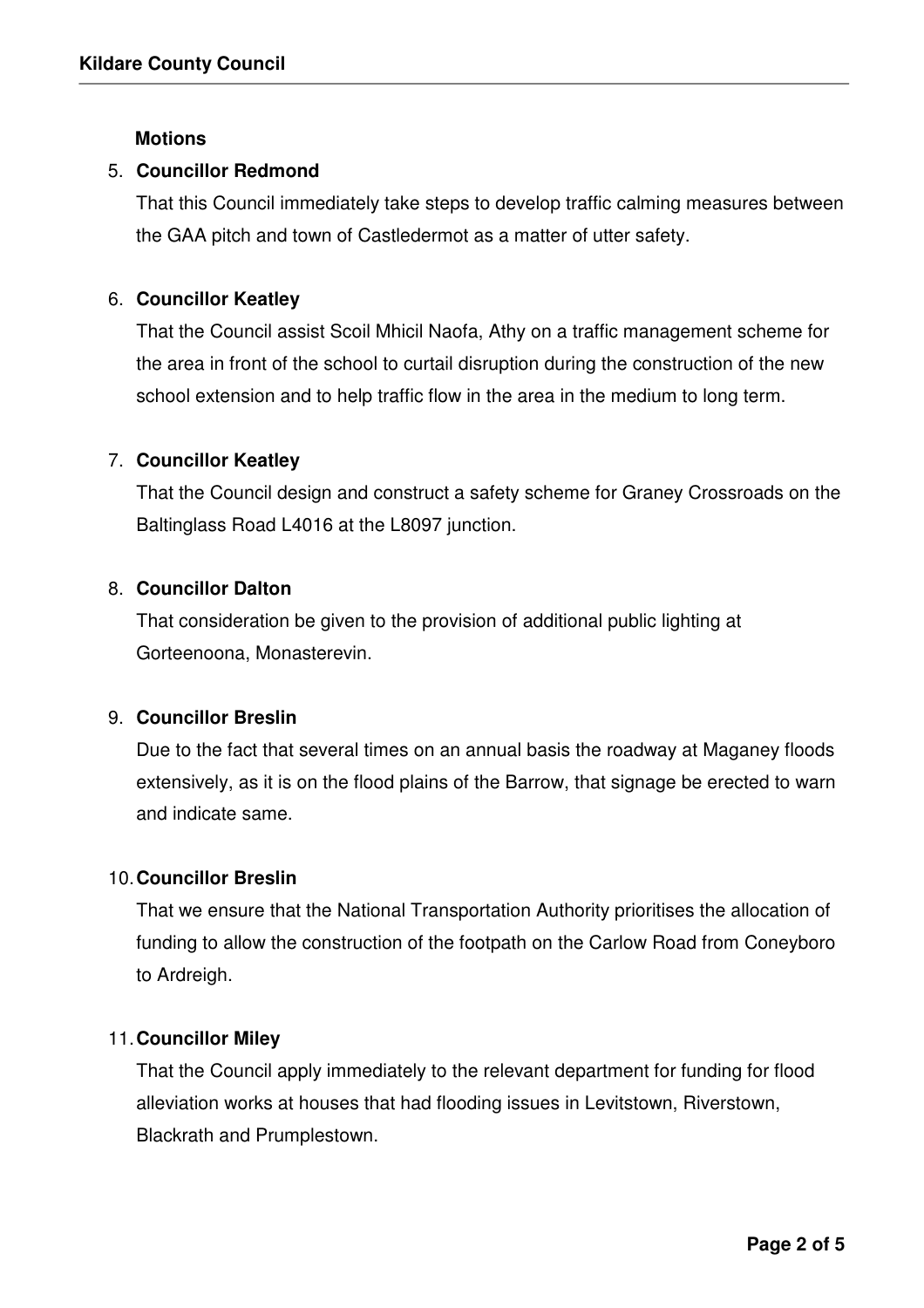# 12. **Councillor Miley**

That the Council work to alleviate the flooding issues on the following roads Hughestown L8052, Ballyshannon to Crockaun L8006, and Knockpatrick L8096.

# **Questions**

# 13. **Councillor Redmond**

Can we review the parking bye laws for a number of reasons; to help commercial business owners by lowering their charge as rates are going up, to develop bus stops and to decide on the fate of parking in the Dominicans as well as other issues?

## 14. **Councillor Keatley**

Can the Council alleviate the flooding on the Kilgowan to Dunlavin Road L2035 that is now causing serious property damage as well as making the road almost impassible?

## 15. **Councillor Dalton**

Can an update be given on the proposed resurfacing at Woodstock Street, in particular at Dooley's Terrace?

#### 16. **Councillor Breslin**

Can the Council confirm that funding will be made available in 2016 to carry out essential works to prevent flooding in Clonmullion, Athy?

# 17. **Councillor Wall**

Can the Council investigate and find a solution to the flooding in vicinity of Churchtown National School, Athy?

# 18. **Councillor Wall**

Can the Council confirm the projects that they have been short-listed for NTA funding for this year, including those for Athy, do these include the extension of the footpath to the graveyard in Castledermot, the pedestrian bridge in Athy, Carlow Road, Athy or can all councillors submit their priority projects as a matter of urgency?

#### 19. **Councillor Miley**

Can the Council do an assessment of the lighting on Church Road, Athy and place new lighting where required?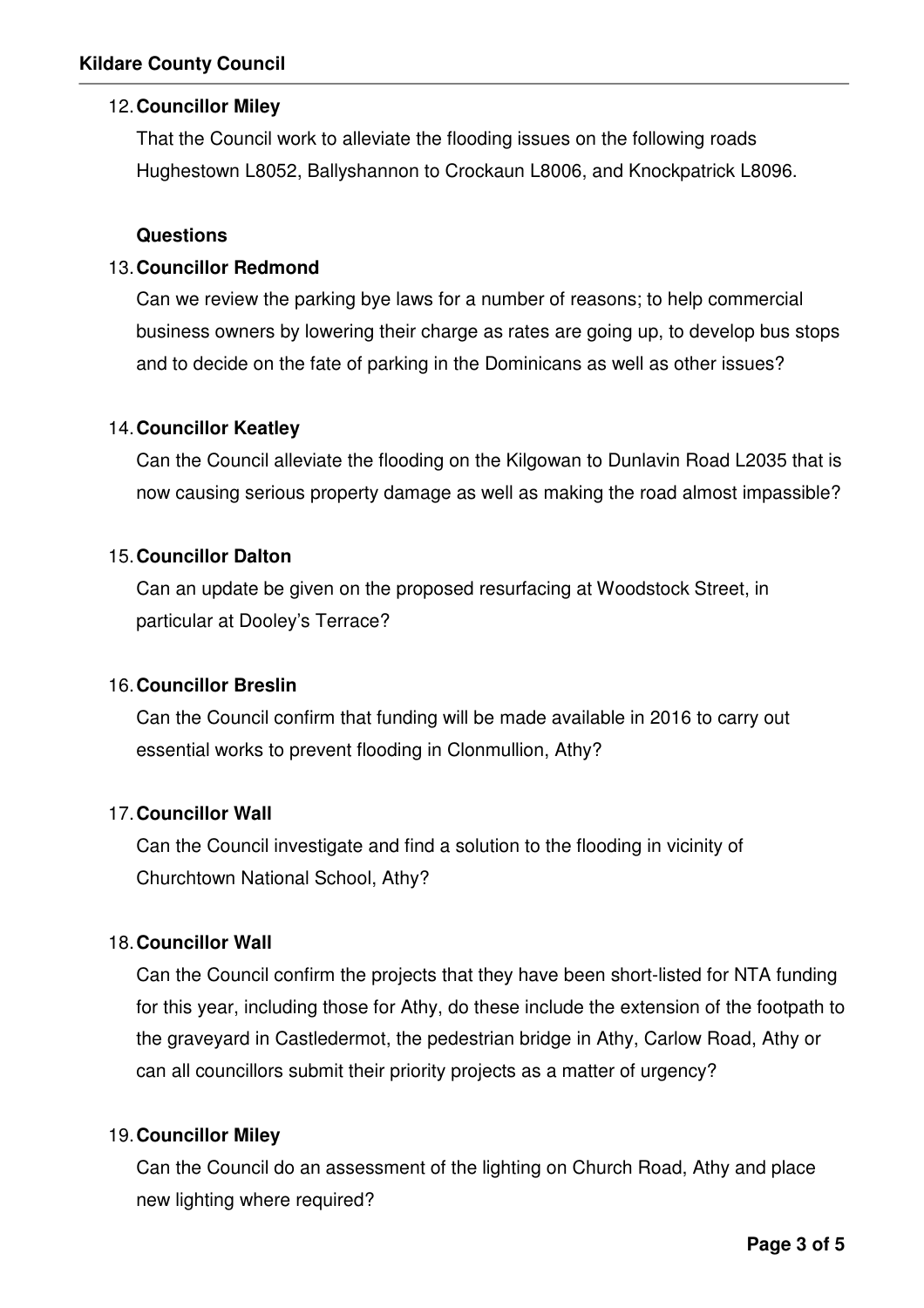# **Water Services and Environment (11.15 a.m.)**

20. To receive an update on the improvements on the sewage network planned for Narraghmore Village.

## **Adjourned Motion**

#### 21. **Councillor Miley**

That the council do a full assessment of the sewage smells in the town of Castledermot and suspend all property tax and commercial rates collection until this issue is resolved.

#### **Question**

# 22. **Councillor Breslin**

Can the Council in conjunction with the local community re-establish a Graveyard Committee for Tubberara Graveyard?

# **Housing (11.30 a.m.)**

#### **Motion**

#### 23. **Councillor Wall**

That the Council confirm the number of voluntary housing associations that they are working within the Athy area and throughout the county, and whether the Council is in negotiations with any of these voluntary bodies to build houses in the Athy area or indeed to further enter into lease agreements with them to secure social housing.

#### **Question**

## 24. **Councillor Redmond**

How many council houses were built by this council in the last five years in our municipal district and can we please be given a map of our municipal district with the sites the council looked at for building on this year?